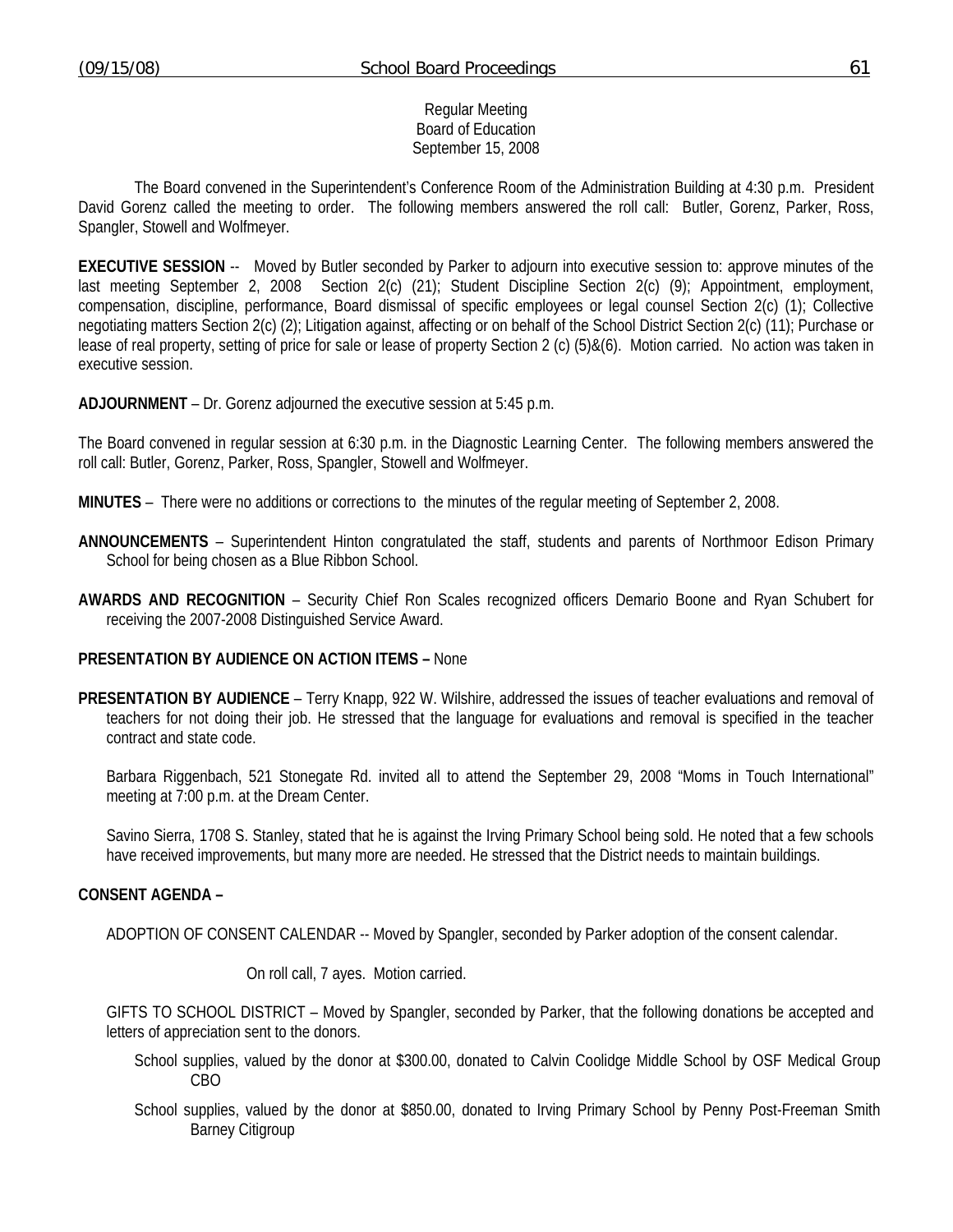\$250.00 donated to the Can Do 4:13 Scholarship Fund by Tom Broderick

Wheelchair, valued by the donor at \$800.00, donated to Peoria High School by Rick Crandell

Baseballs, valued by the donor at \$100.00, donated to Von Steuben Middle School by Mic Donahue

\$50.00 savings bond, donated to the District Open House by Central Illinois Bank

Two tickets to Phoenix/Mesa on Allegiant Air, donated to the District Open House by the Greater Peoria Airport Authority

3 cases of water bottles donated to the District Open House by Illinois American Water Company

On roll call, 7 ayes. Motion carried.

PAYMENT OF BILLS -- Moved by Spangler, seconded by Parker approval of the payment of the following bills.

| FUND | <b>DESCRIPTION</b>                  | <b>BAL.SHEET</b> | <b>REVENUE</b> | <b>EXPENSE</b> | <b>TOTAL</b> |
|------|-------------------------------------|------------------|----------------|----------------|--------------|
| 10   | EDUCATIONAL FUND                    | \$38,635.13      |                | \$445,275.14   | \$483,910.27 |
| 20   | <b>OPERATIONS, BLDG &amp; MAINT</b> |                  |                | \$197,175.40   | \$197,175.40 |
| 40   | <b>TRANSPORTATION</b>               |                  |                | \$30,531.52    | \$30,531.52  |
| 60   | CAPITAL IMPROVEMENT                 |                  |                | \$191,735.07   | \$191,735.07 |
| 90   | CAPITAL IMPROVEMENTS                |                  |                | \$998.00       | \$998.00     |
| 95   | MID CENTRAL ASSOCIATION             |                  |                | \$3,009.96     | \$3,009.96   |
| 99   | PPS ADMIN OUTREACH PROG             |                  |                | \$10,664.44    | \$10,664.44  |
|      |                                     |                  |                | \$879,389.53   | \$918,024.66 |

On roll call, 7 ayes. Motion carried.

HUMAN RESOURCE REPORT -- Moved by Spangler, seconded by Parker approval of the following human resource report as presented by the administration.

| <b>Certified Personnel</b>               |          |
|------------------------------------------|----------|
| <b>Administrative Appointments</b>       |          |
| Burke, Sandra                            | 09-08-08 |
| Teachers - Full Time                     |          |
| Burdette-Steele, Marcy                   | 08-25-08 |
| Meyer, Kurt                              | 09-04-08 |
| Mulcahey, Mary                           | 09-04-08 |
| Rhodes, Guinivere                        | 09-09-08 |
| Leave of Absence - Expired Certification |          |
| Teachers – Full Time                     |          |
| Jones, Richard                           | 08-25-08 |
| <b>Non-Certified Personnel</b>           |          |
| <b>Appointments</b>                      |          |
| Accompanist - Part Time                  |          |
| Slaymaker, Carma                         | 09-08-08 |
| Cafeteria - Full Time                    |          |
| Fowler, Jesse                            | 09-04-08 |
| Wooley, Cortina                          | 08-27-08 |
| Cafeteria Concession Stand - Part Time   |          |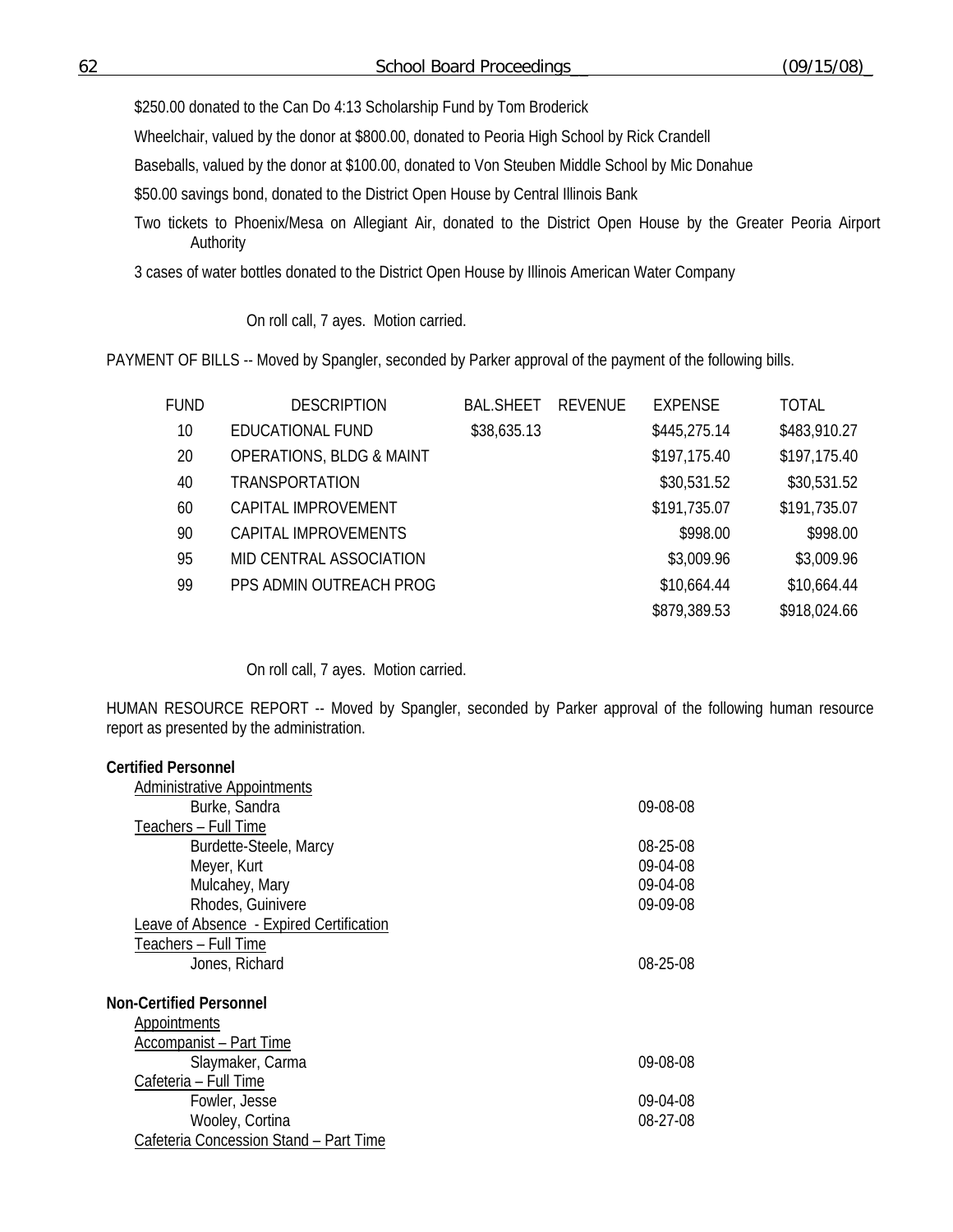| Cook, Shawna                           | 07-26-08 |
|----------------------------------------|----------|
| Cafeteria - Part Time                  |          |
| Scott, Tosha                           | 08-27-08 |
| Clerical - Full Time                   |          |
| Kaufmann, Amy                          | 09-16-08 |
| <b>Clerical - Part Time</b>            |          |
| Burks, Michelle                        | 09-16-08 |
| Clerical - Part Time - Two Hour Helper |          |
| Bridgeman, Patricia                    | 08-27-08 |
| Faught, Kaitlyn                        | 08-16-08 |
| Mahan, Kelly                           | 08-16-08 |
| Rula, Barbara                          | 08-25-08 |
| Rusk, Nicole                           | 09-16-08 |
| Russell, Deloise                       | 09-16-08 |
|                                        |          |
| Schlafley, Bridget                     | 09-03-08 |
| Stephens, Angela                       | 09-16-08 |
| Taylor, Mary Jane                      | 09-03-08 |
| Thomas, Belinda                        | 09-03-08 |
| Torres, Evynette                       | 09-16-08 |
| Extended School Program - Part Time    |          |
| Brown, Mary                            | 08-29-08 |
| Davis, Florangel                       | 09-16-08 |
| Glasper, Crystal                       | 08-29-08 |
| Manewatchararangsri, Mireya            | 08-25-08 |
| Nunn, Erica                            | 08-26-08 |
| Rayford, Paige                         | 08-29-08 |
| Rayford, Patricia                      | 08-29-08 |
| Reash, Amanda                          | 08-25-08 |
| Soliday, Megan                         | 08-25-08 |
| Thompson, Shaletha                     | 08-25-08 |
| Wright, Monica                         | 08-25-08 |
| Health Nurse Practitioner - Part Time  |          |
| Kinsey, Monica                         | 09-03-08 |
| Home School Facilitators - Full Time   |          |
| Taylor, Dramane                        | 09-16-08 |
| Paraprofessionals - Full Time          |          |
| Booker, Nichola                        | 09-03-08 |
| Edwards, Quentin                       | 09-16-08 |
| Masonholder, Tabitha                   | 09-03-08 |
| McDermott, Sara                        | 09-03-08 |
| Nash, Latonya                          | 09-03-08 |
| <b>Student Workers - Part Time</b>     |          |
| Templeton, Emily                       | 09-03-08 |
| Washer, Benjamin                       | 08-27-08 |
| Transportation - Part Time             |          |
| Bell, Doris A.                         | 08-08-08 |
|                                        | 09-04-08 |
| Bohls, Angela                          |          |
| Dixson, Fred                           | 08-15-08 |
| Hearn, Courtney                        | 09-01-08 |
| Hobson, Dan                            | 07-29-08 |
| Humes, Arminta                         | 08-16-08 |
| Kirby, Shamika L.                      | 09-16-08 |
| Prieto, Jessica                        | 09-01-08 |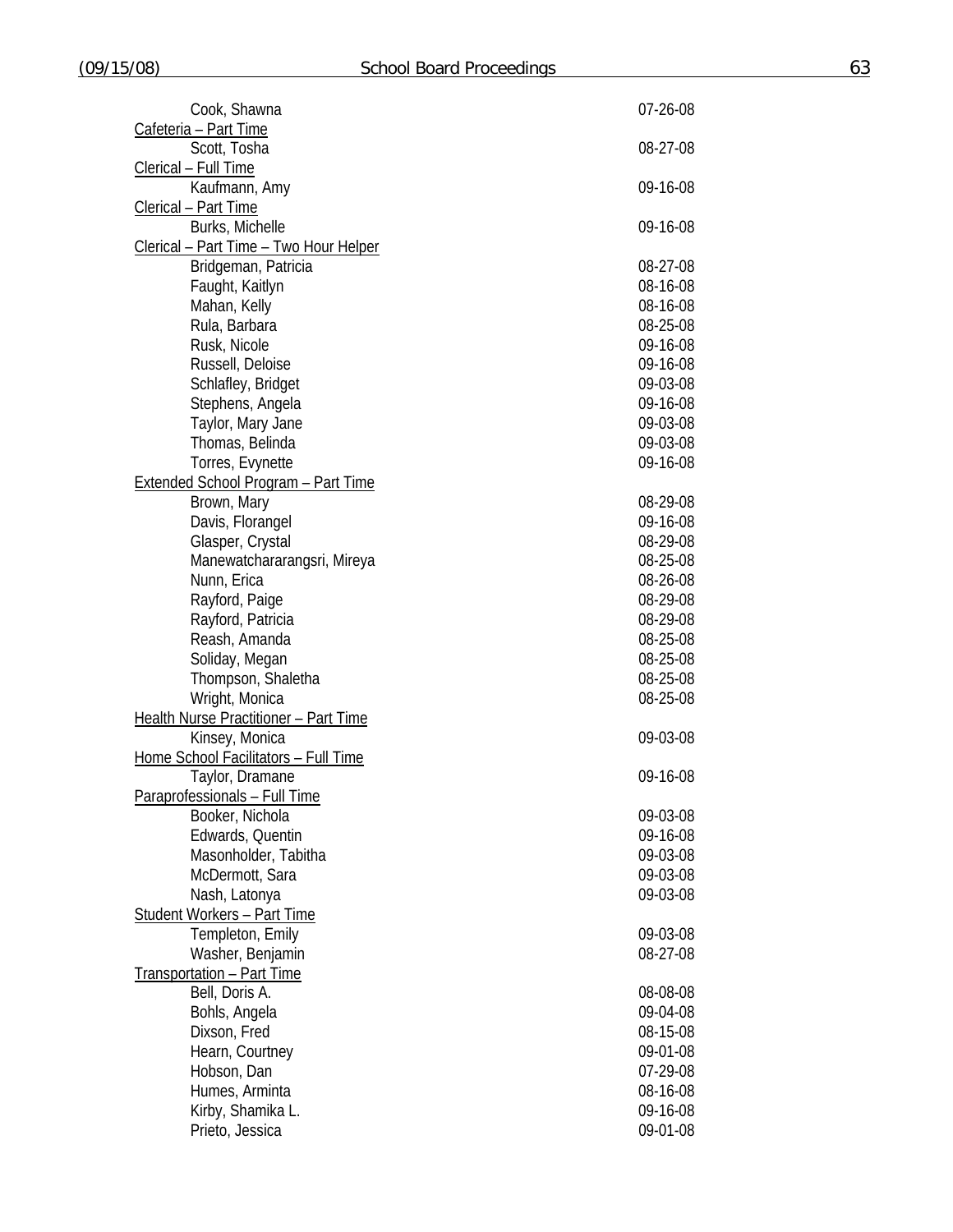| Rolan, Felix                             | 07-31-08                       |
|------------------------------------------|--------------------------------|
| Smith, Alicia                            | 09-03-08                       |
| Young, Evelyn                            | 09-03-08                       |
| Leave of Absence - Family Leave          |                                |
| Cafeteria - Full time                    |                                |
| Frazee, Tara                             | September 2008 - February 2009 |
| Nurse - Full Time                        |                                |
| Albritton, Mary                          | 9-08-08 to 9-19-08             |
| Resignations                             |                                |
| <b>Accompanist - Part Time</b>           |                                |
| Richardson, Marcia                       | 06-30-08                       |
|                                          |                                |
| Cafeteria - Part Time                    |                                |
| Mallett, Matrisse                        | 08-27-08                       |
| Scott, Wilma                             | 08-27-08                       |
| Shird-Tucker, Naomi                      | 09-03-08                       |
| West, Gail                               | 07-27-08                       |
| Clerical - Part Time - Two Hour Helper   |                                |
| Scogin, Jacqueline                       | 05-30-08                       |
| Custodian - Interim - Full Time          |                                |
| Williams, Donald                         | 09-16-08                       |
| Paraprofessionals - Part Time            |                                |
| O'Neill, Kelly                           | 06-30-08                       |
| Transportation - Part Time               |                                |
| Anderson, LaShantae                      | 05-15-08                       |
| Cook, Nicolle                            | 05-13-08                       |
| Dalton, Doris K.                         | 06-01-08                       |
| Doss, Lonnetta                           | 04-18-08                       |
| Kidd, Jimmy D.                           | 07-17-08                       |
| Terrell, Brandy                          | 07-04-08                       |
| Washington, Shaun                        | 05-30-08                       |
| Cafeteria - Part Time                    |                                |
| Russell, LaCroya,                        | 09-03-08                       |
|                                          |                                |
| Clerk - Full Time                        |                                |
| Crawford, Jessica                        | 08-01-08                       |
|                                          |                                |
| <b>Substitutes</b>                       |                                |
| Certified                                |                                |
| <b>Appointments</b>                      |                                |
| <b>Study Hall Supervisor - Part Time</b> |                                |
| Maier, Joseph                            | 09-02-08                       |
| <b>Substitute Teachers</b>               |                                |
| Bonds, Kathy                             | 08-28-08                       |
| Carter, Taneshia                         | 08-02-08                       |
| Copeland, Rachel                         | 09-09-08                       |
| Dobrik, Bryan                            | 09-04-08                       |
| Escalante, Ladislado                     | 09-03-08                       |
| Fehr, Thomas                             | 09-10-08                       |
| Gesford, Tad                             | 09-02-08                       |
| Glover, Molly                            | 09-02-08                       |
| Grecksch, Megan                          | 09-05-08                       |
| Groessman, Douglas                       | 09-02-08                       |
|                                          | 09-03-08                       |
| Hayes, Ann                               |                                |
| Johnson, Klynton                         | 09-05-08                       |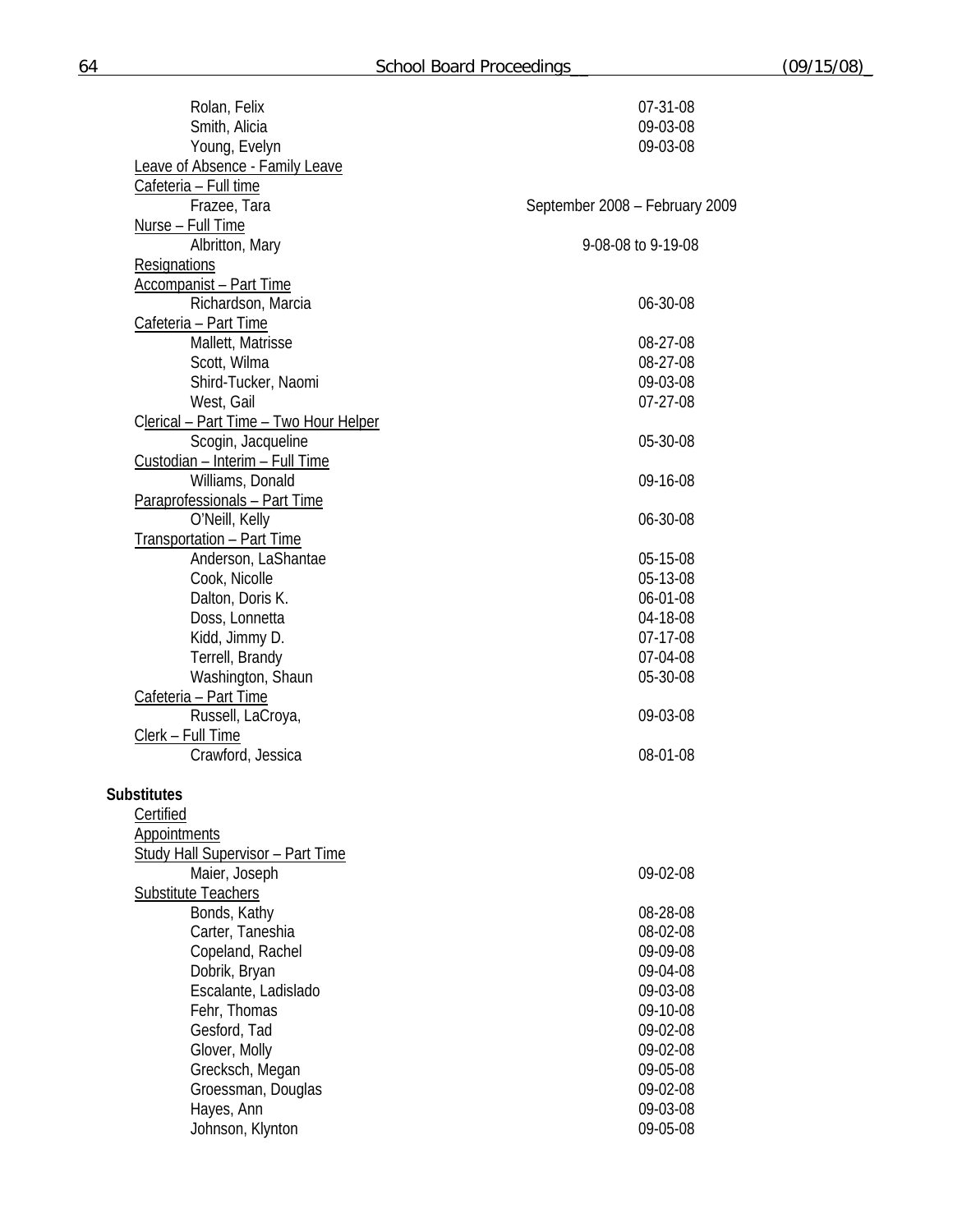| Koszut, Mary Beth                           | 09-09-08 |
|---------------------------------------------|----------|
| Livengood, Susan                            | 09-11-08 |
| Nathan, Stacey                              | 09-02-08 |
| Quillen, Alexandra                          | 09-09-08 |
| Rice, Christan                              | 08-29-08 |
| Riebel, Jenny                               | 09-10-08 |
| Siwicke, Catherine                          | 09-10-08 |
| Timerman, Jason                             | 09-02-08 |
| Torres, Eynette                             | 09-09-08 |
| Wiltz, Bonnie                               | 09-02-08 |
| Yunis, Omar                                 | 09-09-08 |
|                                             |          |
| <b>Resignations</b>                         |          |
| <b>Substitute Teachers</b>                  |          |
| Anzaldua, Jennifer                          | 09-02-08 |
| Benedict, Ellen                             | 09-09-08 |
| Ragsdale, Herbert                           | 09-02-08 |
| Timerman, Jason                             | 09-06-08 |
| Non-Certified                               |          |
| <b>Appointments</b>                         |          |
| Cafeteria                                   |          |
| Franklin, Konjit                            | 09-04-08 |
| Gerlach, Lynn                               | 09-11-08 |
| Jackson, Angela                             | 08-27-08 |
| Pannell, Annette                            | 08-27-08 |
| Perry, James Washington                     | 08-27-08 |
| Raines, Helen                               | 08-27-08 |
| Rebollar, Satina                            | 09-11-08 |
| Rolan, Cynthhia                             | 09-09-08 |
| Russell, Brooke                             | 08-08-08 |
| Simons, Linda D.                            | 08-27-08 |
| Sturdivant, Patricia                        | 08-27-08 |
| Thompson, Roxetta                           | 08-27-08 |
| Clerical                                    |          |
|                                             | 09-09-08 |
| Anderson, Kimberly                          | 08-28-08 |
| Joseph, Jean                                |          |
| Job Coach                                   |          |
| Smith, Christi Jo                           | 09-02-08 |
| Paraprofessional                            |          |
| Anderson, Kimberly                          | 09-09-08 |
| Fayal, Natalie                              | 09-09-08 |
| Moye, Michael                               | 09-02-08 |
| Russell, Maurice                            | 08-29-08 |
| Siwicke, Catherine                          | 09-10-08 |
| Tipton, Hallicia                            | 09-02-08 |
| Troyan, Linda                               | 09-10-08 |
| Webster, Rebecca                            | 08-21-08 |
| Special Ed Attendants/Behavioral Assistants |          |
| Anderson, Kimberly                          | 09-09-08 |
| Cornish, Tristyn                            | 09-02-08 |
| Edwards, Kristin                            | 08-29-08 |
| Hand, Janet                                 | 09-10-08 |
| Jackson, Amanda                             | 09-09-08 |
| Nevins, Barbara                             | 08-29-08 |
|                                             |          |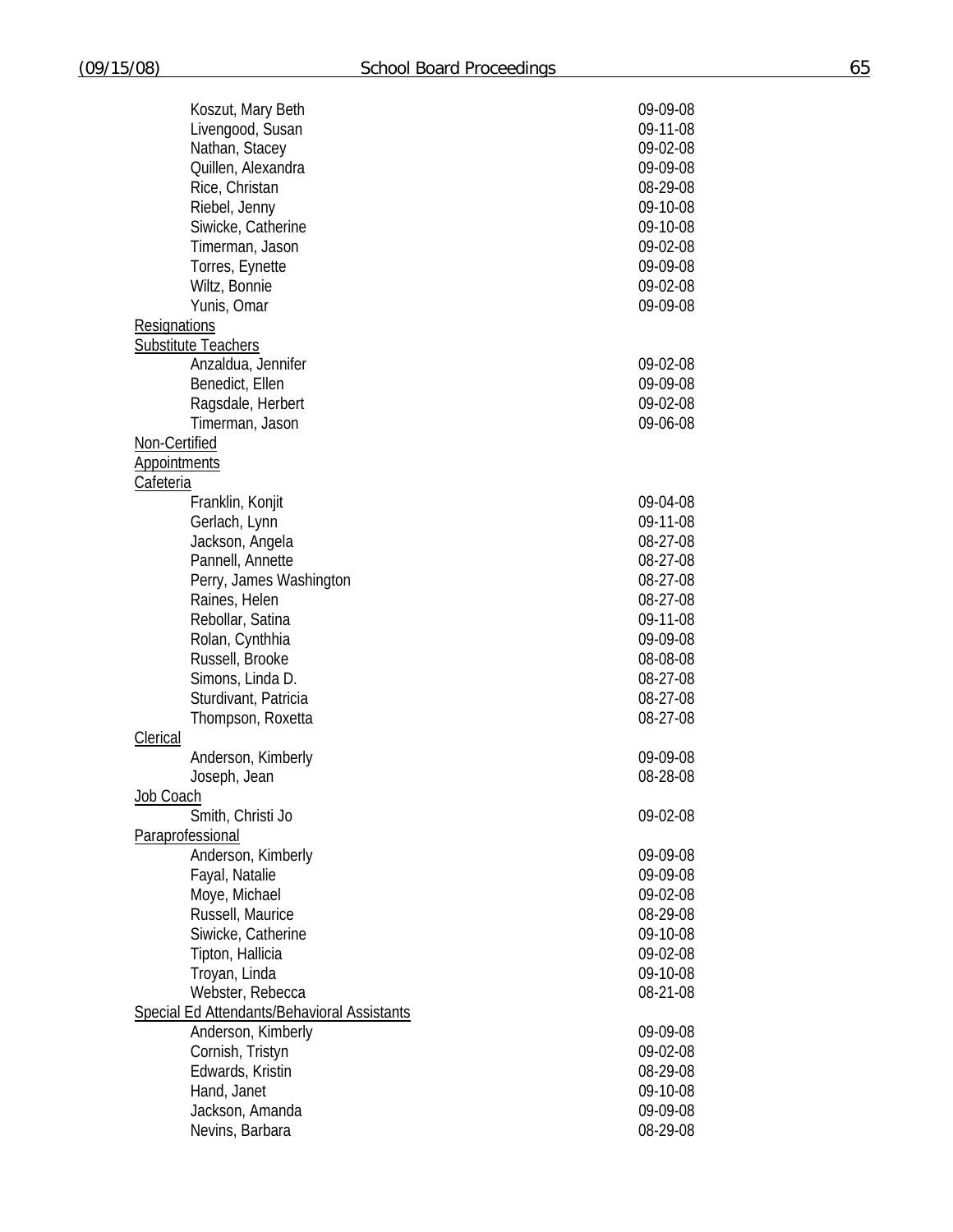| Nichols, Tanya           | 09-03-08 |
|--------------------------|----------|
| Polnitz, Casey           | 09-03-08 |
| Shelby, Yolanda          | 09-10-08 |
| Thomas, Cynthia          | 08-29-08 |
| Unger, La-Tavia          | 09-03-08 |
| Williams, Eleanor        | 08-29-08 |
| Transportation           |          |
| Higgins, Larry           | 09-16-08 |
| Johnson, Pearl           | 09-16-08 |
| Johnson, Quinton         | 09-16-08 |
| Smith, Gloria            | 09-16-08 |
| Washington, Linda        | 09-16-08 |
| Resignations             |          |
| Cafeteria                |          |
| Miller, Patrina          | 08-27-08 |
| Terrell, Vatonya         | 08-27-08 |
| <b>Paraprofessionals</b> |          |
| Britter, Daphne          | 09-03-08 |
| Curtis, Christina        | 09-04-08 |
| Heffner, Roslyn          | 09-02-08 |

On roll call, 7 ayes. Motion carried.

TRAVEL REQUESTS - Moved by Spangler, seconded by Parker approval of the travel requests as presented by the administration. (Copy is on file in the board secretary's office.)

On roll call, 7 ayes. Motion carried.

APPROVAL OF CONTRACT WITH ISU FOR COURSE WORK - Moved by Spangler, seconded by Parker that the Board of Education authorize the Director of Title 1 to enter into a contract with Illinois State University for Course C&I 409.

On roll call, 7 ayes. Motion carried.

APPLICATION FOR RECOGNITION OF SCHOOLS - Moved by Spangler, seconded by Parker that the 2008-2009 Application for Recognition of Schools be approved for each of the schools of the District.

On roll call, 7 ayes. Motion carried.

### **DELIBERATION AGENDA** -

Review of Suspensions - Moved by Ross seconded by Wolfmeyer that the Review of Suspensions listed on Report No. 1 dated September 15, 2008 be approved as amended.

> On roll call, 6 ayes. Stowell, Wolfmeyer, Butler, Parker, Ross, Gorenz 1 abstention. Spangler. Motion carried.

Revocation of Board Probation – Moved by Ross, seconded by Wolfmeyer that the Expulsions listed on the Revocation of Board Probation Report No. 1be approved as presented.

> On roll call, 6 ayes. Butler, Parker, Stowell, Wolfmeyer, Gorenz 1 nay. Ross. 1 abstention. Spangler. Motion carried.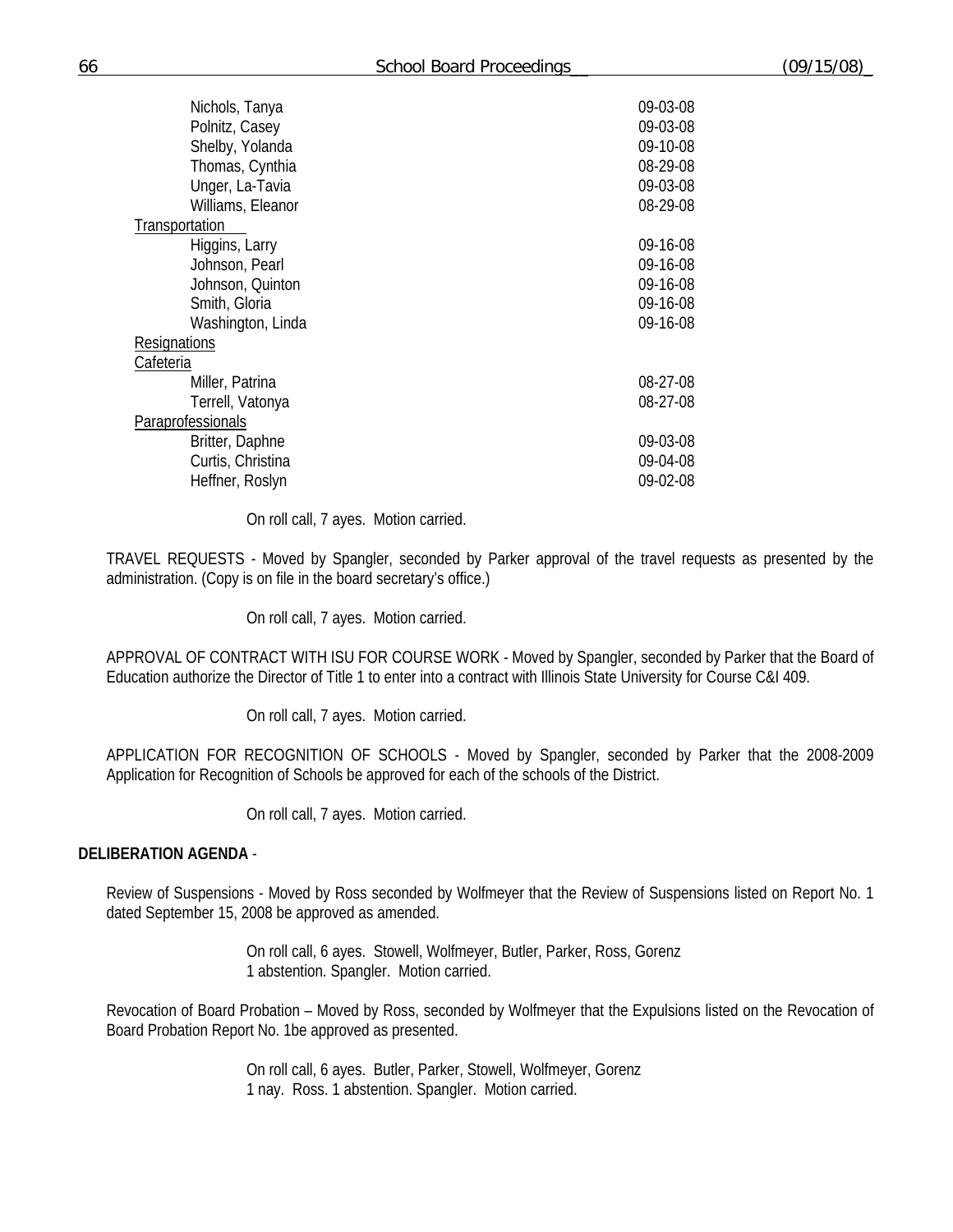**PUBLIC HEARING FOR THE 2008-2009 MEDICAID FEE FOR SERVICE AND ADMINISTRATIVE OUR REACH AND MID CENTRAL ASSOCIATION (MCA) BUDGETS** – There were no speakers.

**ADOPTION OF THE 2008-2009 MEDICAID FEE FOR SERVICE AND ADMINISTRATIVE OUT REACH AND MID CENTRAL ASSOCIATION (MCA) BUDGETS** – Moved by Wolfmeyer, seconded by Stowell that the resolution approving the Medicaid Fee for Service and Administrative Out Reach and Mid Central Association (MCA) budgets be approved.

WHEREAS the Board of Education of Peoria School District 150, County of Peoria, State of Illinois, caused to be prepared in tentative form budgets, and the Secretary of this Board has made the same conveniently available to public inspection for at least thirty days prior to final action thereon;

AND WHEREAS a Public Hearing was held as to such budgets on the 15<sup>th</sup> day of September, 2008, notice of said hearing was given at least thirty days prior thereto as required by law, and all other legal requirements have been complied with:

NOW THEREFORE, BE IT RESOLVED by the Board of Education of said district as follows:

Section 1: That the fiscal year of this School District be and the same hereby is fixed and declared to be July 1, 2008, and ending of June 30, 2009.

Section 2: That the Tentative Budgets containing an estimate of amounts available in each Fund, separately, and of expenditures from each, be and the same is hereby adopted as the budgets of Medicaid Fee for Service and Administrative Out Reach and Mid Central Association for the said fiscal year.

On roll call, 7 ayes. Motion carried.

**PUBLIC HEARING FOR THE 2008-2009 BUDGET** – There were no speakers.

**ADOPTION OF THE 2008-2009 DISTRICT BUDGET** - Moved by Spangler, seconded by Stowell that the resolution to adopt the budget for the 2008-2009 school year be adopted:

WHEREAS the Board of Education of Peoria School District 150, County of Peoria, State of Illinois, caused to be prepared in tentative form a budget, and the Secretary of this Board has made the same conveniently available to public inspection for at least thirty days prior to final action thereon;

AND WHEREAS a Public Hearing was held as to such budget on the 15th day of September, 2008, notice of said hearing was given at least thirty days prior thereto as required by law, and all other legal requirements have been complied with:

NOW THEREFORE, BE IT RESOLVED by the Board of Education of said district as follows:

Section 1: That the fiscal year of this School District be and the same hereby is fixed and declared to be July 1, 2008, and ending of June 30, 2009.

Section 2: That the Tentative Budget, as revised, containing an estimate of amounts available in each Fund, separately, and of expenditures from each, be and the same is hereby adopted as the budget of this school district for the said fiscal year.

Dr. Gorenz reported that the budged had been reviewed and discussed at Board and Committee of the Whole meetings. Superintendent Hinton thanked Mr. Cahill for his leadership to the Board and administration and preparing a balanced budget. Dr. Gorenz noted that the District has come from budgets with \$-14 million to \$-8 million to \$-4 million and now two balanced years in a row. He also thanked Mr. Cahill.

On roll call, 7 ayes. Motion carried.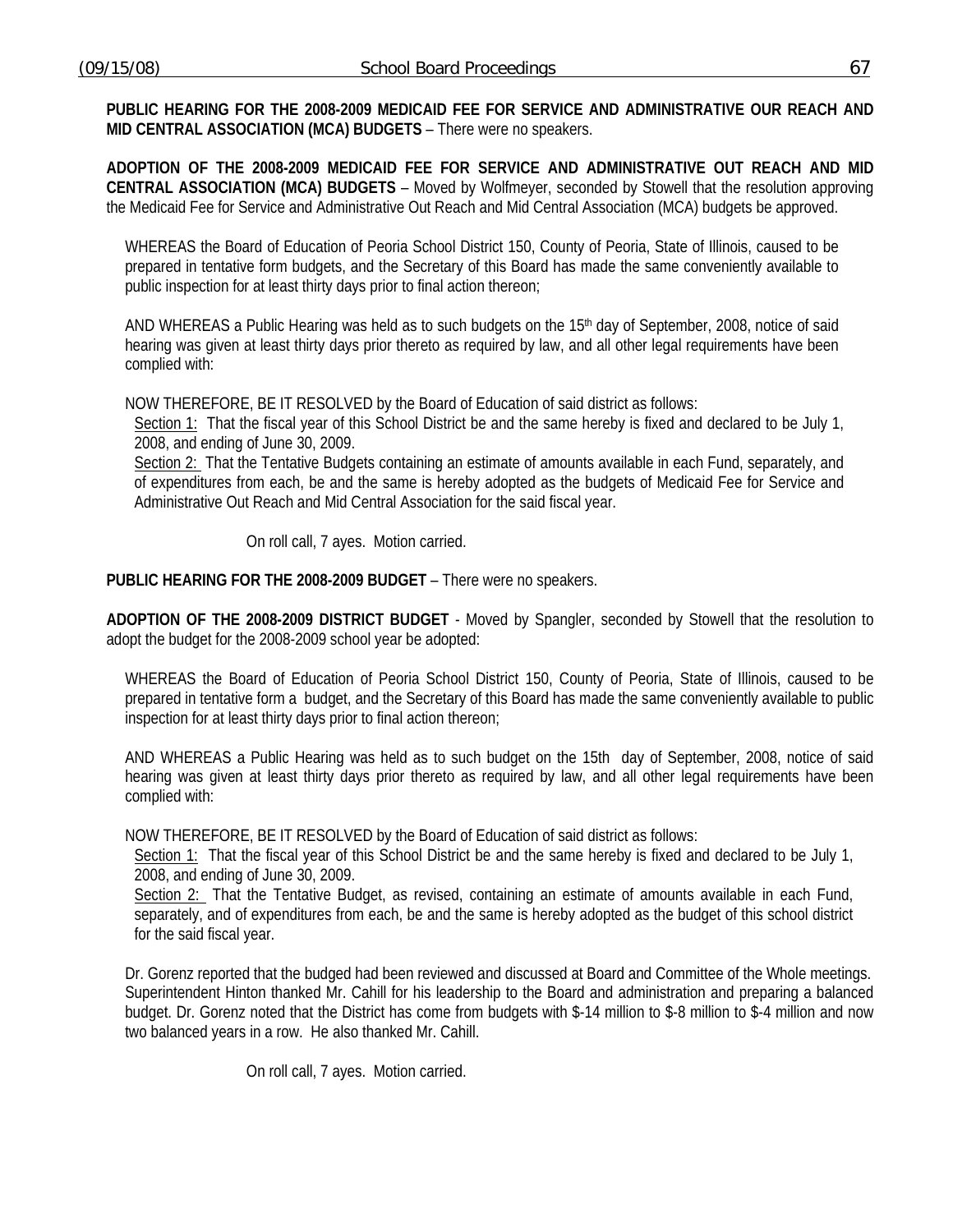**CHANGES TO BOARD POLICY** – Moved by Spangler, seconded by Butler that the first reading be waived and that Policy 6:30 Organization of Instruction and Policy 7:100 Students, Health, Eye and Dental Examination, Immunizations and Exclusion of Students be adopted as revised.

# *Organization of Instruction*

The School District has instructional levels for grades Pre-kindergarten through twelve. The grouping and housing of instructional levels in school facilities shall be according to plans developed by the Superintendent and approved by the Board of Education.

The plans will:

- 1. Support the District's educational program,
- 2. Maximize facility usage without undue overcrowding, and
- 3. Provide substantially comparable instructional programs across the District.

CROSS REF. 7:30 (Student Assignment) ADOPTED: July 18, 2005 REVISED: September 15, 2008

## *Health, Eye and Dental Examinations, Immunizations and Exclusion of Students*

### Required Health Examinations and Immunizations

A student's parent(s)/guardian(s) shall present proof that the student received a health examination and the immunizations against, and screenings for, preventable communicable diseases, as required by the Illinois Department of Public Health, within one year prior to:

- 1. Entering kindergarten or the first grade; (if the student didn't attend kindergarten)
- 2. Entering the sixth and ninth grades; and
- 3. Enrolling in an Illinois school, regardless of the student's grade (including nursery school, special education, headstart programs operated by elementary or secondary schools, and students transferring into Illinois from out-of-state or out-of-country).

As required by State Law

- 1. The required health examinations must be performed by a physician licensed to practice medicine in all of its branches, an advanced practice nurse who has a written collaborative agreement with a collaborating physician authorizing the advanced practice nurse to perform health examinations, or a physician assistant who has been delegated the performance of health examinations by a supervising physician.
- 2. A diabetes screening must be included as a required part of each health examination: diabetes testing is not required.
- 3. Before admission and in conjunction with required physical examinations, parents/guardians of children between the ages of 6 months and 6 years must provide a statement from a physician that their child was risk-assessed or screened for lead poisoning.
- 4. The Department of Public Health will provide all female students entering sixth grade and their parents/guardians information about the link between human papilloma virus (HPV) and cervical cancer and the availability of the HPV vaccine.

Unless the student is homeless, failure to comply with the above requirements by the first day of school of the current school year will result in the student's exclusion from school until the required health forms are presented to the District. New students who are first-time registrants shall have 30 days following registration to comply with the health examination and immunization regulations. If a medical reason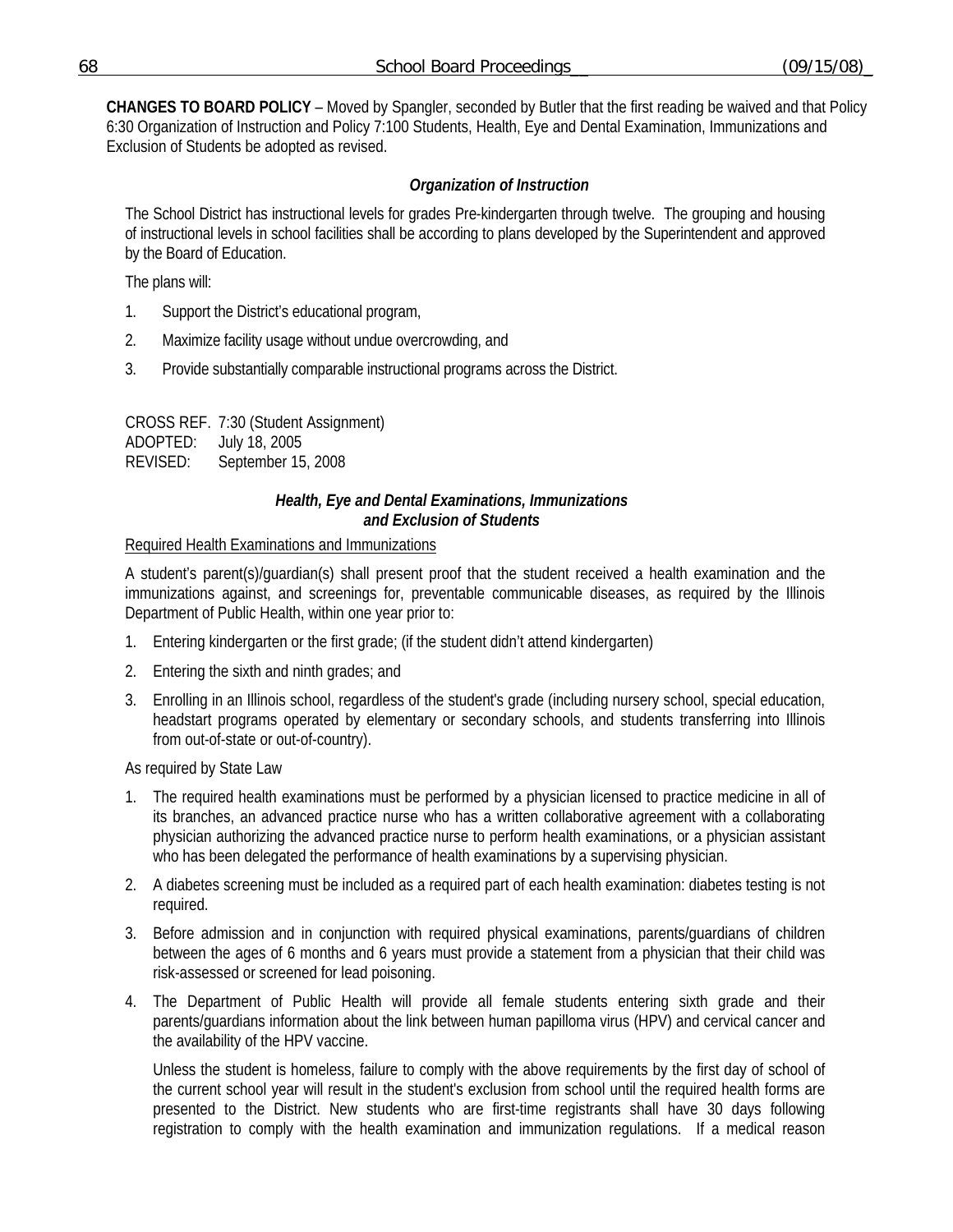prevents a student from receiving a required immunization by the first day of school, the student must present, by the first day of school, an immunization schedule and a statement of the medical reasons causing the delay. The schedule and statement of medical reasons must be signed by the physician, advanced practice nurse, physician assistant, or local health department responsible for administering the immunizations

### Eye Examination

Parents/guardians are encouraged to have their children undergo an eye examination whenever health examinations are required.

Parents/guardians of students entering kindergarten or an Illinois school for the first time shall present proof before the first day of attendance of the current school year that the students received an eye examination within one year prior to entry of kindergarten or the school. A physician licensed to practice medicine in all of its branches or a licensed optometrist must perform the required eye examination.

If a student fails to present proof by the first day of attendance, the school may hold the student's report card until the student presents proof: (1) of a completed eye examination, or (2) that an eye examination will take place within 60 days after the first day of attendance. The Superintendent or designee shall ensure that parents/guardians are notified of this eye examination requirement in compliance with the rules of the Department of Public Health. Schools shall not exclude a student from attending school due to failure to obtain an eye examination.

### Dental Examination

All children in kindergarten and the second and sixth grades must present proof of having been examined by a licensed dentist within the last 18 months before May 15 of the current school year in accordance with rules adopted by the Illinois Department of Public Health. The examination must have taken place within 18 months prior to May 15 of the school year.

If a child in the second or sixth grade fails to present proof by May 15, the school may hold the child's report card until the child present proof: (1) of a completed dental examination, or (2) that a dental examination will take place within 60 days after May 15. The Superintendent or designee shall ensure that parents/guardians are notified of this dental examination requirement at least 60 days before May 15 of each school year.

### Exemptions

In accordance with rules adopted by the Illinois Department of Public Health, a student will be exempted from:

This policy's requirement for:

- 1. Religious or medical grounds if the student's parents/guardians present to the Superintendent or designee a signed statement explaining the objection,
- 2. Health examination or immunization requirements on medical grounds if a physician provides written verification, or
- 3. Eye examination requirement if the student's parents/guardians show an undue burden or lack of access to a physician licensed to practice medicine in all of its branches who provides eye examinations or a licensed optometrist: or
- 4. Dental examination requirement if the student's parents/guardians show an undue burden or a lack of access to a dentist.

### Homeless Child

Any homeless child shall be immediately admitted, even if the child or child's parent/guardian is unable to produce immunization and health records normally required for enrollment. Board policy 6:140, Education of Homeless Children, governs the enrollment of homeless children.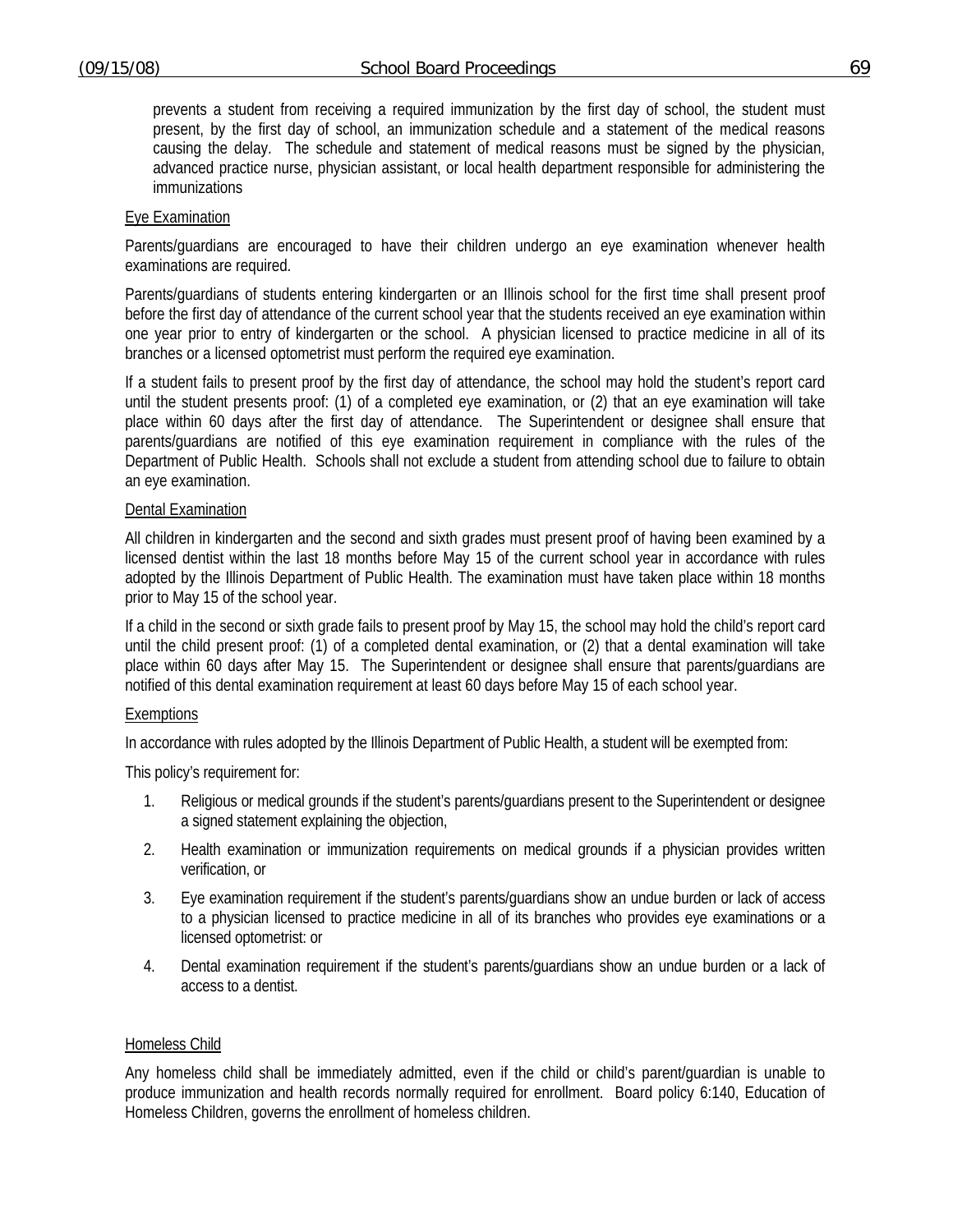| 70 |                                                                                                                                                                                                 |                                | <b>School Board Proceedings</b>                                                                | (09/15/08) |  |
|----|-------------------------------------------------------------------------------------------------------------------------------------------------------------------------------------------------|--------------------------------|------------------------------------------------------------------------------------------------|------------|--|
|    | LEGAL REF.:                                                                                                                                                                                     |                                | McKinney Homeless Assistance Act, 42 U.S.C. § 11431 et seq.                                    |            |  |
|    | 105 ILCS 5/27-8.1.410 ILCS 45/7.1. and 315/2e 77 III. Admin. Code Part 665.<br>6:30 (organization of Instruction) 6:140 (Education of Homeless Children), 6:180 (Extended<br><b>CROSS REF.:</b> |                                |                                                                                                |            |  |
|    |                                                                                                                                                                                                 | Schools)                       | Instructional Programs) 7:50 (School Admissions and Student Transfers To and From Non-District |            |  |
|    | ADOPTED:<br>REVISED:                                                                                                                                                                            | July 18, 2005<br>April 3, 2006 | September 15, 2008                                                                             |            |  |
|    |                                                                                                                                                                                                 |                                |                                                                                                |            |  |

On roll call, 7 ayes. Motion carried.

**CONTRACTS FOR PRINCIPALS AND DISTRICT PARENT, FAMILY AND COMMUNITYLIAISON/ COORDINATOR** – Moved by Butler, seconded by Spangler that the contracts for Thomas Blumer, Jane Cushing, Valda Shipp, Michael Kohlman, Julie McArdle, Magnolia Branscumb, Renee Andrews and Sandra Burke be approved.

On roll call, 7 ayes. Motion carried.

**REAL ESTATE BROKER AGREEMENT** – Moved by Stowell, seconded by Parker that an agreement for Real Estate Broker's Services by and between the Board of Education, City of Peoria School District 150, Peoria, Illinois ("School District") and Keller Williams Premier Realty ("Keller Williams"), is hereby approved and adopted. Further, the President of the Board of Education of the School District, the Superintendent of Schools of the School District, and the District's Lawyers are given authority to define and carry out any necessary terms; and, they are also authorized to execute any and all necessary documents.

Mr. Stowell noted that the Building Committee has been favorably impressed with the Keller Williams real estate work.

On roll call, 7 ayes. Motion carried.

**SALE OF WHITE SCHOOL** – Moved by Stowell, seconded by Parker that the White School building and property located at 304 E. Illinois Street be declared no longer necessary or suitable for school purposes, and the Administration be directed to offer the Property for public sale by auction sale with a minimum sales price of \$750,000. A three percent (3%) commission will be paid on any successful bid of \$772,500 or greater, to any realtor that procures the successful bid.

Dr. Gorenz noted that this sale has been discussed and evaluated at the Building Committee meetings.

On roll call, 7 ayes. Motion carried.

**SALE OF IRVING SCHOOL** – Moved by Stowell, seconded by Spangler that the Irving School building and property located at 519 N.E. Glendale Street be declared no longer necessary or suitable for school purposes, and that the Administration be directed to offer the Property for public auction sale with a minimum sales price of \$750,000. The sale shall provide for a lease back of the property to the School District until September 1, 2011 for the annual rental price of \$1.00 per year and payment of all utilities, insurance and normal maintenance. A three percent (3%) commission will be paid on any successful bid of \$772,500 or greater, to any realtor that procures the successful bid.

Mr. Cahill clarified that the sale of Irving Primary School differs from White School because this building will need to be used until the new school is completed.

The approximate time line for the sale will be that a notice will appear in about three weeks, with the auction following. The entire process should be completed in two months.

On roll call, 7 ayes. Motion carried.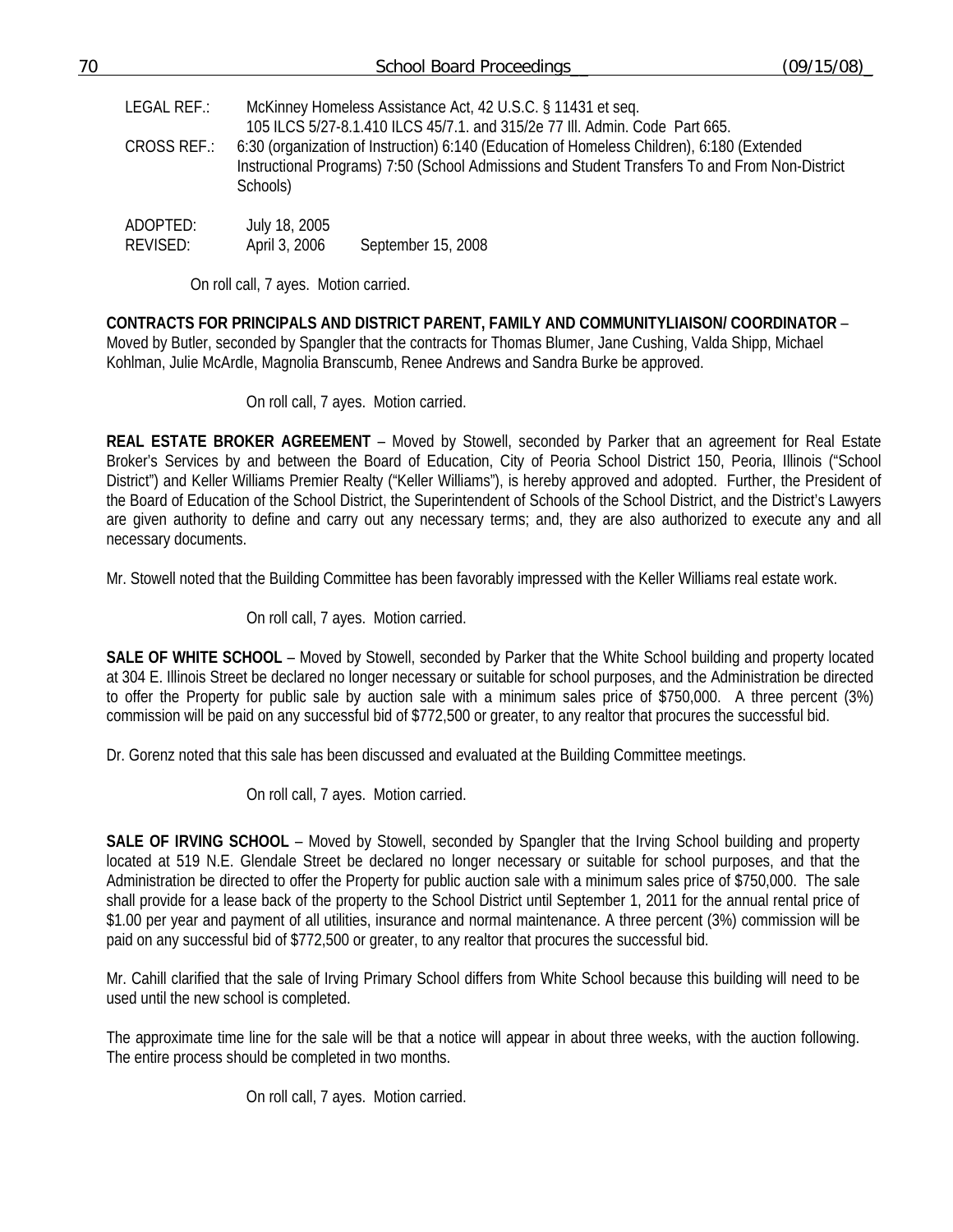**INTERGOVERNMENTAL AGREEMENT BETWEEN CITY AND DISTRICT** – Moved by Stowell, seconded by Spangler that the Administration request the City of Peoria to agree to an Amendment to the Intergovernmental Agreement by and between the Board of Education, City of Peoria School District No. 150, Peoria, Illinois and the City of Peoria regarding the new Glen Oak School executed on April 8, 2008, to include the site for the new Birth through Fourth Grade Primary School to be built on the new Lincoln South School Site. Such Amendment shall be on essentially the same terms and conditions as were provided for in the original Agreement regarding the new Glen Oak School. The President of the Board of Education and the Secretary of the Board of Education are authorized to execute the Amendment to said Agreement.

Mr. Cahill presented background information noting that the city must approve the vacating of the streets before construction of the building can begin.

Mr. Stowell noted that the Building Committee had looked at different configurations and smaller size, but is recommending the current configuration. Mr. Cahill reported that architects from the Farnsworth Group and PSA Dewberry both approved the proposed configuration.

> On roll call, 6 ayes. Stowell, Wolfmeyer, Butler, Ross, Spangler, Gorenz 1 abstention. Parker. Motion carried

## **INFORMATION ITEMS – REPORTS FROM SUPERINTENDENT AND STAFF** –

1. GOAL 1 – STUDENT ACHIEVEMENT – AYP REPORT – Mr. Chumbley presented information on the results of the 2008 ISAT tests.

Highlights of the presentation on the 2008 AYP Report:

- The AYP goal is a moving target from 62.5% this year increasing to 70% in 2009 and 77.5% in 2010.
- The district did not meet AYP for the 5<sup>th</sup> consecutive year.
- 4 of 8 subgroups in reading and 5 of 8 in math made AYP with increases in 5 subgroups in reading and 6 subgroups in math. Of the 162 subgroups, 72.6% demonstrated improvement and 46.9 of those were 5% or greater.
- Challenge for this year elimination of the IMAGE test (given to ELL students).
- 13 schools made AYP, 17 schools did not meet the goal.
- The State is working on a test that would recognize growth in students from year to year.
- The District emphasis has been on reading and we are seeing positive growth in that area. Teachers are doing their very best, but an increase each year of 7.5% is hard to achieve.
- Special education students must take the test at the grade level they would normally be in, not their academic level.

Dr. Gorenz stressed that as a whole 10 of 14 primary schools improved in reading and 12 of 14 in math. At the middle school level 12 of 12 improved in reading and 10 of 12 in math. He stated that AYP does not tell the entire story and noted that the main value is not judgment, but how are we going to use the information for improvement. He would like a presentation on "what does this tell us – what are we going to focus on."

Mr. Chumbley reported that considerable work has been done on a "growth model" that can be used to provide help to schools to show the growth each student is making.

2. Goal 2 – FISCAL RESPONSIBILITY - FINANCE REPORTS – Mr. Cahill presented this report for the Board's information and review. Mr. Stowell asked about the possibility of securing the short term loans needed each spring by the district earlier than usual in the event that interest rates would rise.

 PURCHASE ORDERS OVER \$2,500 – Mr. Cahill presented this report for the Board's review. Questions were asked and answered regarding the report.